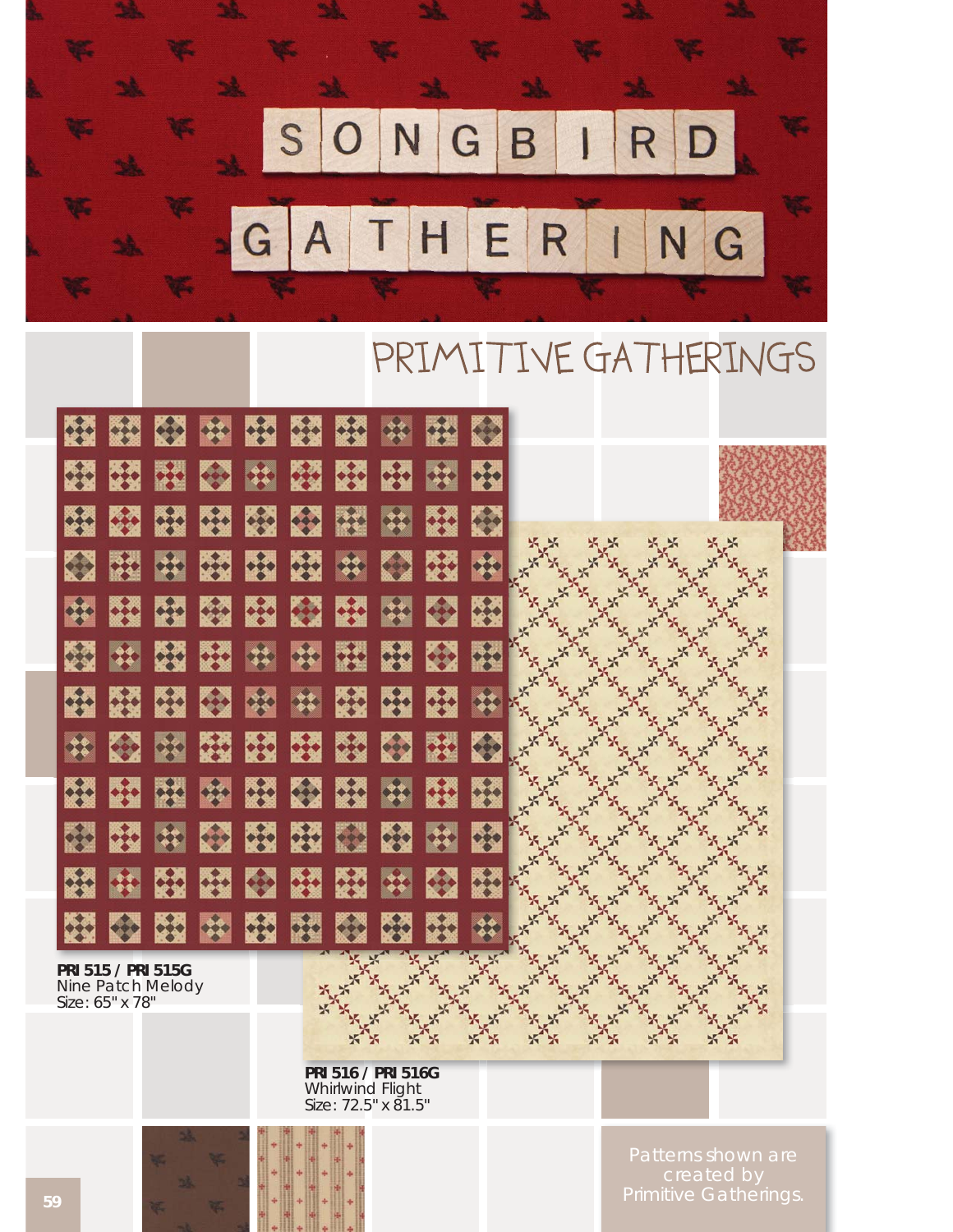### **modafabrics.com**

mod

#### February Delivery





1160 13 \*



1162 14 \*



1164 13





1165 13 \*

1161 14



1166 14



1167 13 \*



1168 13



1163 18 \*



1164 18



1161 18

Bark

 tiny vintage bird print taken from an antique quilt was the inspiration for this new collection from Primitive Gatherings. *Songbird Gatherings* is comprised of warm reds, milk and dark chocolate browns, along with creamy light colors that complete this timeless color palette of vintage reproduction prints. Gather them all up and create wonderful quilts from the past.

Did you know?<br>Did you know?<br><u>ERIVOLS</u>

Songbird Gatherings is featured

1166 18

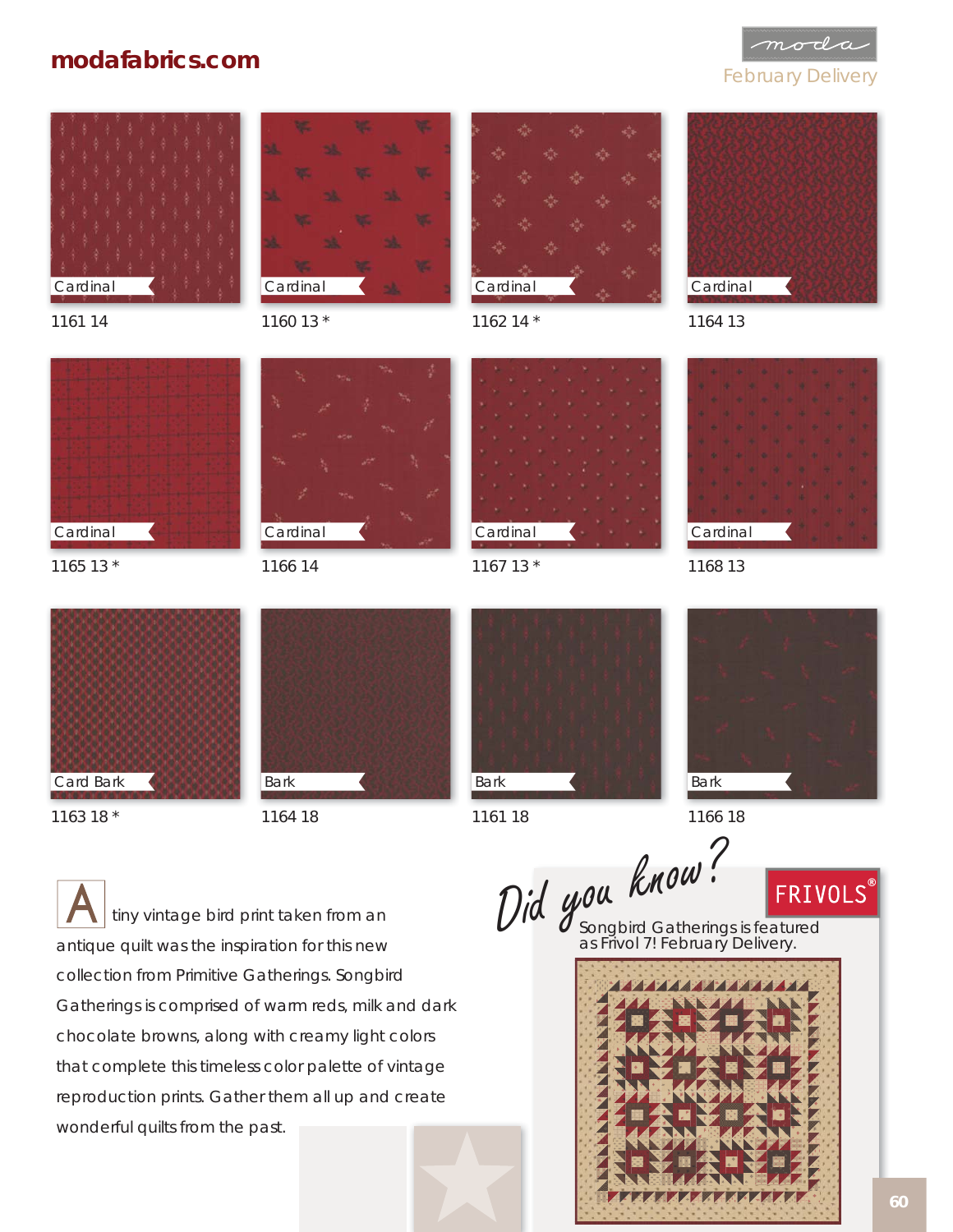## **modafabrics.com**



1165 17 \*



1167 18 \*



1168 18



1162 17 \*



1164 15 \*



1163 17



1165 15 \*







Sparrow

1161 16



1163 11 \*

Tan Cardinal

1164 12 \*

1162 15

Sparrow

**PRI 517 / PRI 517G**  Star Crossed Size: 54" x 63"

**<sup>61</sup>** Primitive Gatherings joined Moda in 2011 with Little Gatherings.